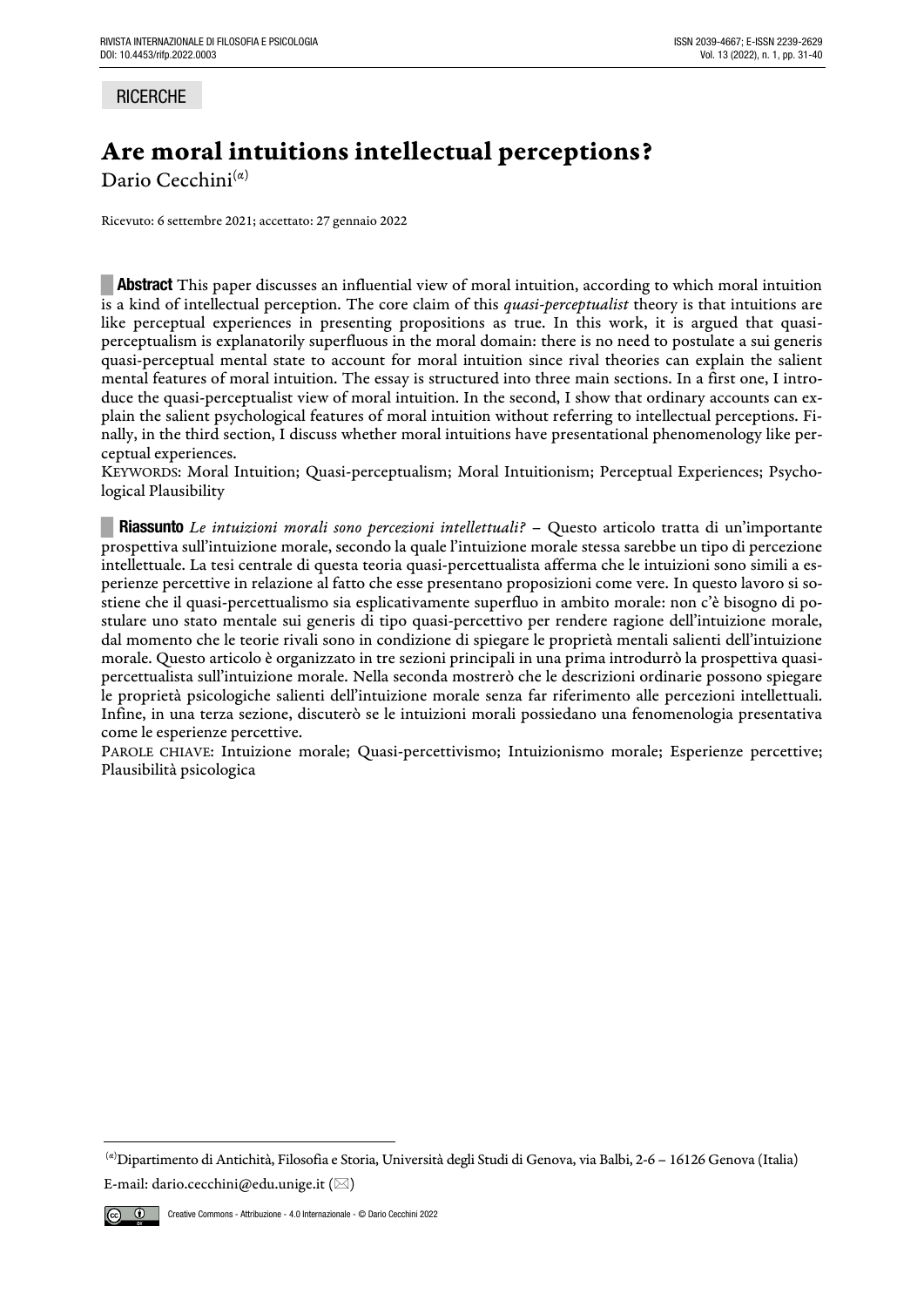## **█ 1 Introduction**

THE CONCEPT OF MORAL INTUITION is central in moral philosophy and psychology. However, authors disagree on what kind of mental state moral intuition is. This paper discusses an influential view of moral intuition, according to which moral intuition is a kind of intellectual perception.<sup>1</sup> The core claim of this theory is that intuitions are like perceptual experiences in presenting propositions as true. I will define this view as quasi-perceptualism.

This paper will not discuss the epistemological or ontological implications of quasi-perceptualism. Rather, the psychological plausibility of this account will be assessed. Specifically, I will argue that quasiperceptualism is explanatorily superfluous in the moral domain, as there is no need to postulate a sui generis quasi-perceptual mental state to account for moral intuition since rival theories can explain the salient mental features of moral intuition.<sup>2</sup>

The essay is structured into three sections. In Section 2, I introduce the quasi-perceptualist view of moral intuition. In Section 3, I show that ordinary accounts can explain the salient psychological features of moral intuition without referring to intellectual perceptions. Finally, in Section 4, I discuss whether moral intuitions have presentational phenomenology like perceptual experiences.

# **█ 2 The quasi-perceptualist view of moral intuition**

Moral intuition is generally understood as an immediate representation of a moral fact or proposition. Many authors agree that intuitions are experienced as spontaneous moral evaluations that *suddenly appear in consciousness*. <sup>3</sup> A subject who has the moral intuition that *p* does not need to conclude that *p* by reflection, but rather noticing some salient features of a situation suffices to represent that *p*.

As a paradigmatic example of moral intuition, consider a subject who hears the story of Giulio Regeni, the Italian Ph.D. student who was murdered in Cairo in 2016 while he was researching Egypt's independent trade unions. Giulio's body was found with physical signs of extreme torture (abrasions, contusions, fractures, and cuts) all over his body. It is likely that the subject who hears this story does not need to conclude that what happened to Giulio is wrong from the belief that torture is wrong; it is probably sufficient for her to listen to the vivid details of the case to represent the act as morally wrong.

The phenomenon of moral intuition has been widely investigated in recent decades. Scholars in the fields of moral philosophy and psychology provide different accounts of what type of mental state moral intuition is. According to some authors, moral intuition is a non-inferential judgment or be-

lief.<sup>4</sup> In contrast, other authors understand moral intuition as a mental state that precedes and motivates judgment, such as an emotion,<sup>5</sup> an intellectual seeming,<sup>6</sup> or an inclination to believe.<sup>7</sup>

In recent years, some authors<sup>8</sup> have defended an original and sophisticated theory of intuition, which includes mathematical, philosophical, and moral intuitions. This account rests on an analogy between intuitions and sensory experiences: intuition is an "intellectual given" that performs the same epistemic role that sensory perceptions perform for perceptual beliefs. This is the case, these authors argue, because perception and intuition are similar experiences: they are *presentations* of propositions or states of affairs. In Section 4, I will discuss in more detail what having a presentational phenomenology means. For now, it is sufficient to say that presentational states are more than mere representational states (e.g., beliefs, acceptances), whose purpose is to represent the world *as being in a certain way*. If one is in a presentational state, one *has the impression* that the world is how it is presented and is inclined to believe that the world is that way. For instance, if one sees that a red apple is on the table, one has the impression that a red apple is on the table and is inclined to think that it is so. For these reasons, presentational experiences supposedly provide prima facie justification for beliefs.

Following Bengson, I call *quasi-perceptualism* the view of moral intuition as presentational states:

*Quasi-perceptualism*: moral intuitions are like perceptual experiences in being presentations

According to quasi-perceptualism, having the intuition that *p* means having the impression that *p*. On this basis, proponents of quasi-perceptualism argue that one is inclined, and prima facie justified, to endorse the content of an intuition. Therefore, quasi-perceptualism understands moral intuition as an experience antecedent to judgment. For example, in the case of the torture of Regeni, quasi-perceptualists distinguish two mental states: the belief that the torture of Regeni is wrong and the presentational experience of wrongness that motivates and justifies the belief. The latter, according to quasi-perceptualism, is the intuition properly understood. Moreover, quasi-perceptualists argue that moral intuition is not reducible to ordinary mental states, such as emotion or inclination to believe. Rather, moral intuition is a *sui-generis* mental state, an intellectual perception.<sup>9</sup>

Finally, it is important to note that quasiperceptualists are fallibilists: it is possible to have the intuition that *p* while *p* is false. Indeed, sensory perceptions can be more or less accurate, i.e., more or less veridical. In a similar vein, quasiperceptualists argue that intuitions can be veridical or falsidical.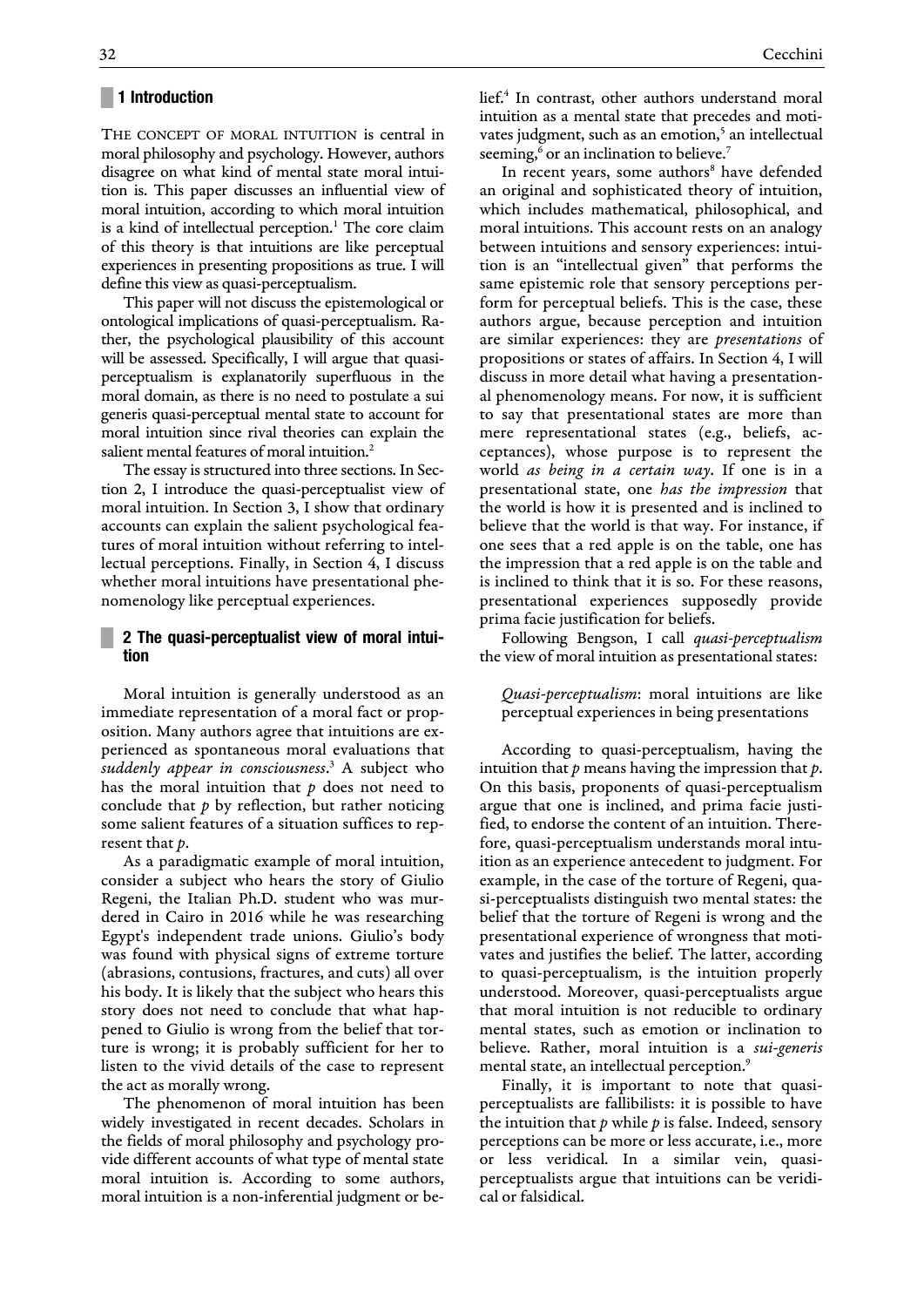Proponents of quasi-perceptualism state that analogy with perception explains the most salient features of intuition. In the rest of this essay, I shall argue that quasi-perceptualism is explanatorily superfluous in the moral domain, as there is no need to postulate a sui-generis quasi-perceptual mental state to explain moral intuition. I shall defend this thesis first by showing that ordinary accounts of moral intuition can meet the main psychological explananda and, second, by arguing that the claim that moral intuition has presentational phenomenology is insufficiently grounded.

#### **█ 3 Psychological explananda**

Any account of moral intuition should meet different explananda to provide a satisfying psychological characterization of moral intuition. In this section, I will consider three explananda typically associated with moral intuitions in the literature: first, the *automaticity* of moral intuition (3.1); second, intuitive *strength*, which distinguishes moral intuitions from other automatic mental states (3.2); third, the fact that moral intuitions can conflict with moral beliefs (3.3). I will discuss whether quasi-perceptualism has some theoretical advantage over ordinary views in satisfying these three explananda.

## **█** 3.1 Automaticity

Moral intuitions are said to be *immediate spontaneous* mental states.<sup>10</sup> Moral intuitions contrast reflective judgments, which are slower and require effort. Arguably, the spontaneous aspect of moral intuition is captured by the concept of *automaticity*. <sup>11</sup> Automaticity is a well-studied mental phenomenon beyond the moral domain. Recent reviews point out that automaticity should not be considered as a monolithic concept but as an umbrella term comprising different related mental properties such as unconsciousness, lack of control, efficiency, and quickness.<sup>12</sup> Moreover, the evidence suggests that automaticity is not an absolute property but gradable and context-sensitive. However, it is largely accepted that intuitions are more automatic than paradigmatic reflective moral judgments.

Moral intuition can be classified as an *automatic* mental state insofar as it derives from processes that are to a large extent *autonomous* – that is, not requiring conscious guidance once triggered.<sup>13</sup> An intuitive response is typically generated by a morally salient stimulus (e.g., two hoodlums torturing a cat) that triggers a series of unconscious mental associations leading to the moral response (e.g., the representation of the act as wrong).<sup>14</sup> This mental process tends to be fast and not controlled by the subject. Moreover, the formation of a moral intuition requires little cognitive effort since the mental process does not need conscious guidance.

The automatic information processing behind an intuition is not always retrospectively accessible to the subject. This is attested by some studies on moral judgment of taboo violations<sup>15</sup> and studies testing the doctrine of double effect.<sup>16</sup> A popular and commonly discussed example of inarticulate moral intuition concerns the story of two siblings (Julie and Mark) that decide to have sex for fun, just once in their life, and without any apparent biological or psychological consequences.<sup>17</sup> In Haidt and colleagues' study, many of the interviewed subjects had the intuition that Julie and Mark's behavior is wrong, but they were not able to explain why they believed that it is wrong.<sup>18</sup> This opacity to introspection has led some authors to define an intuition as «a sense of knowing without knowing  $\gg$ .<sup>19</sup>

With this framework in mind, it is hard to see how the quasi-perceptualist view of intuition can have a theoretical advantage over the rival views in explaining the automaticity of moral intuition. It is true that perceptual states are typically automatic, but there are other automatic mental states that fit the features of moral intuitions described above. For instance, emotions are typically automatic mental episodes: an emotion quickly arises in the mind of a subject by the recognition of a salient stimulus, without control or mental effort. It is possible that the intuition that Julie and Mark's behavior is wrong, for instance, is a case of disgust, triggered by the emotional salience of incest.

Another plausible alternative explanation of automaticity is the dual-process theory of moral belief. <sup>20</sup> According to dual-process theories of the mind, there are two distinct types of information processing: type 2 processing, which is a slow and controlled cognition that engages working memory, and type 1 processing, which is a fast and automatic cognition that does not require working memory or controlled attention.<sup>21</sup> If applied to the moral domain, this framework distinguishes two fundamental kinds of moral beliefs: type 1 moral beliefs, derived from type 1 processes, and type 2 moral beliefs, derived from type 2 processes. Possibly, moral intuitions are type 1 moral beliefs. This theory can account for the automaticity of moral intuition.

In sum, the automatic nature of moral intuition per se does not seem to favor quasi-perceptualism. The concept of automaticity, which captures the spontaneous aspect of moral intuition, is broad enough to support different theories. Among the mentioned theories ordinary accounts are simpler because they do not need to postulate the existence of sui generis intellectual perceptions.

## **█** 3.2 Intuitive strength

Stating that moral intuition stems from automatic mental processes is not enough to capture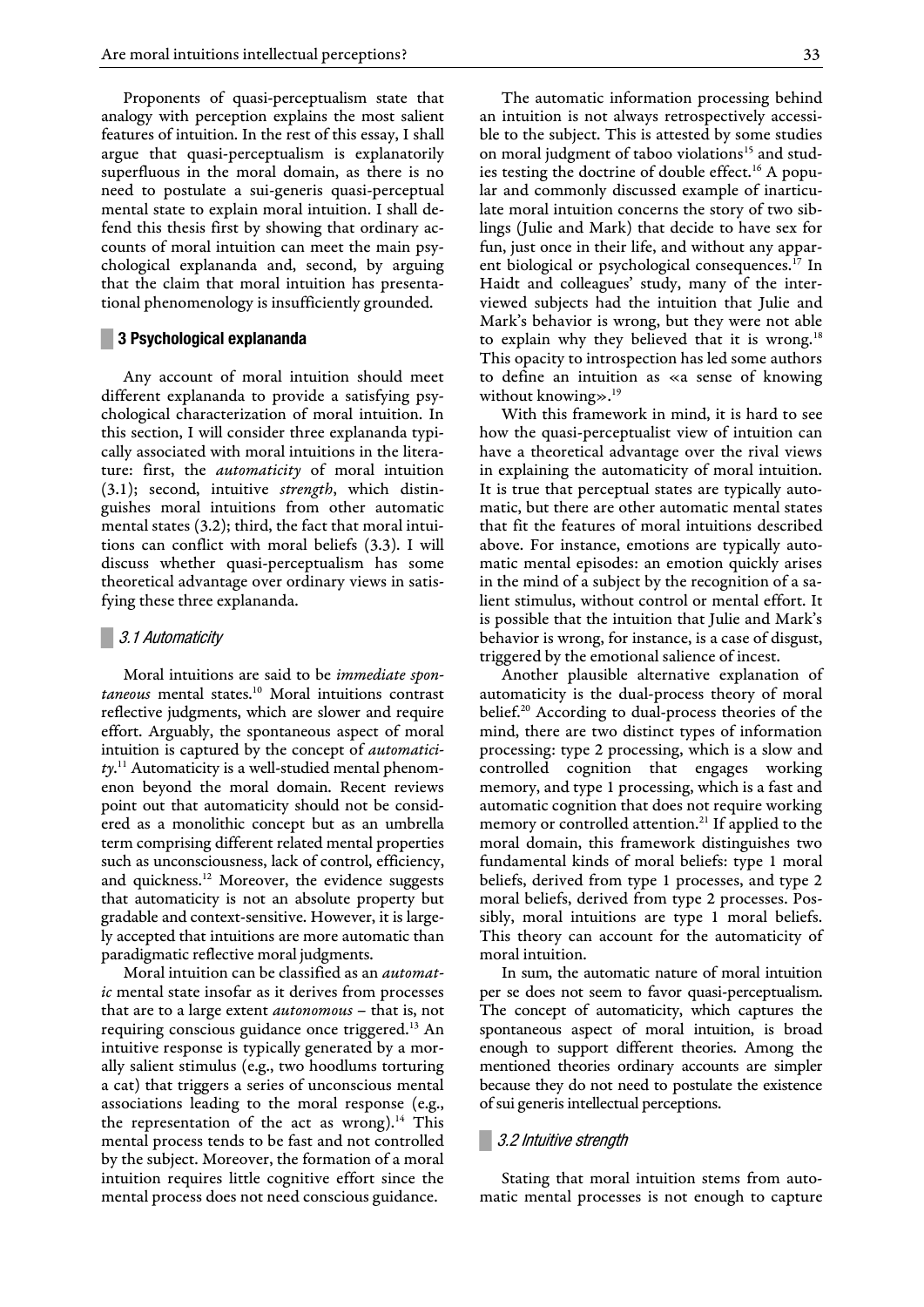its psychological features. Paradigmatic cases of moral intuitions are also "compelling": intuitions capture the subject's attention such that their content is hard to ignore; as a result, the subject is inclined to assent to the content of the intuitions, sometimes even in the face of contrary reflective considerations.<sup>22</sup> Call this felt "compellingness" *intuitive strength*.

Intuitive strength is a gradable property. This means that a subject can have intuitions that vary in strength along a continuum.<sup>23</sup> For example, a subject can have a very strong intuition that killing babies is wrong and a weaker intuition that turning the switch in the trolley dilemma is permissible. Regardless, what is conventionally called intuition must possess some degree of strength. Arguably, a moral intuition is experienced as stronger than "shallow" automatic responses, such as guesses or quickly generated hypotheses. <sup>24</sup> By definition, if one responds to a problem by guessing, one does not find one's own answer particularly convincing. Similarly, if one formulates a quick hypothesis, one will be very disposed to revise it in case of counterevidence. Compared with these experiences, intuitive representations appear more insightful and convincing; for this reason, the subject is more inclined to assent to them and more reluctant to abandon them in case of counterevidence.

The strength of moral intuitions has an important cognitive function: it helps subjects assign credibility to certain moral contents. Through the perceived strength, a subject can assess the likelihood of certain moral representations and filter her beliefs accordingly. The stronger an intuition, the more the subject will be disposed to consider its content as true and endorse it. Thus, strong intuitions, such as the intuition that torturing is wrong, tend to be *stable* – that is, resistant to situational factors or counterevidence.<sup>25</sup>

According to advocates of quasi-perceptualism, the strength of moral intuitions constitutes a strong case for the claim that intuitions are *presentational* states. As mentioned, presentational states provide the impression that things stand in the way in which they are represented. Accordingly, if one is in the presentational state that *p*, one is strongly disposed to believe that *p* is true. Moreover, the evidence provided by a presentational state is likely compelling and resistant to counterevidence. This explanation accounts for the distinction between moral intuitions and shallow automatic responses.

I think that ordinary accounts of moral intuition can resist the quasi-perceptualist explanation. According to the strategy I suggest, one could argue that the difference between intuitions and shallow automatic responses is not qualitative but one of degree. For instance, if one adopts a sentimentalist account of moral intuition, one could argue that moral intuitions come with more *emotional arousal* than other automatic moral representations. In support of this hypothesis, sentimentalists can appeal to the peculiar relation between emotion and attention. An acknowledged function of emotion, indeed, is to alert us to the presence of significant objects or events according to our goals and concerns. Moreover, emotions consume and capture our attention: it is typically very difficult to disengage attention from an emotional object and shift the focus elsewhere.<sup>26</sup> Thus, if a certain degree of emotion is constitutive of moral intuition, this explains why the content of intuitions is felt as compelling and resistant to defeaters.

Another option for ordinary accounts of moral intuition is to appeal to *confidence*. Specifically, one could argue that moral intuitions are automatic moral beliefs that are accompanied by a sufficient degree of confidence. In contrast, representations deriving from guessing or forced responses are typically accompanied by some degree of uncertainty and lack of conviction, by definition. Therefore, the different degrees of perceived confidence might distinguish moral intuitions from mere automatic responses.<sup>27</sup>

The explanations sketched above are rejected by Bengson,<sup>28</sup> as he argues that there is a substantial phenomenological distinction between confident beliefs or inclinations to believe, on the one hand, and intuitions, on the other hand. To support such distinction, he describes a case in which a subject confidently believes that  $\neg p$ , even though also having the intuition that *p* (*The ardent physicalist*) <sup>29</sup> and a case in which a subject is emotionally inclined to believe that *p*, though not having the intuition that *p (The impassioned scientist*).<sup>30</sup> *The ardent physicalist* is the vignette of a professor who, consistent with physicalism, strongly believes that "zombies" (i.e., nonconscious duplicates of conscious beings) are not possible but still has the intuition that zombies are possible; that is, when he considers it, the hypothesis "strikes her" as true. In *The impassioned scientist*, a professor (Dr. Jones) continues to feel inclined to believe his theory of the disappearance of the Rocky Mountain Locust, although the theory has been convincingly disproven by the evidence. Dr. Jones is disposed to believe his theory not because it strikes him as true but because he is too attached to it and has an unconscious desire that it be correct. Both examples are nonmoral. I will not discuss whether these specific cases work. For the aims of this paper, it is important to assess whether Bengson's distinctions are plausible in the moral domain.

I will discuss the case of the ardent physicalist in the next section. For now, consider the story of the impassioned scientist. We can imagine a moral scenario similar to this case in which a moral belief is defeated by the evidence, but the subject is reluctant to abandon the belief for *nonmoral reasons*. For example, suppose Clark thinks that veganism is wrong. After discussing with some friends of his,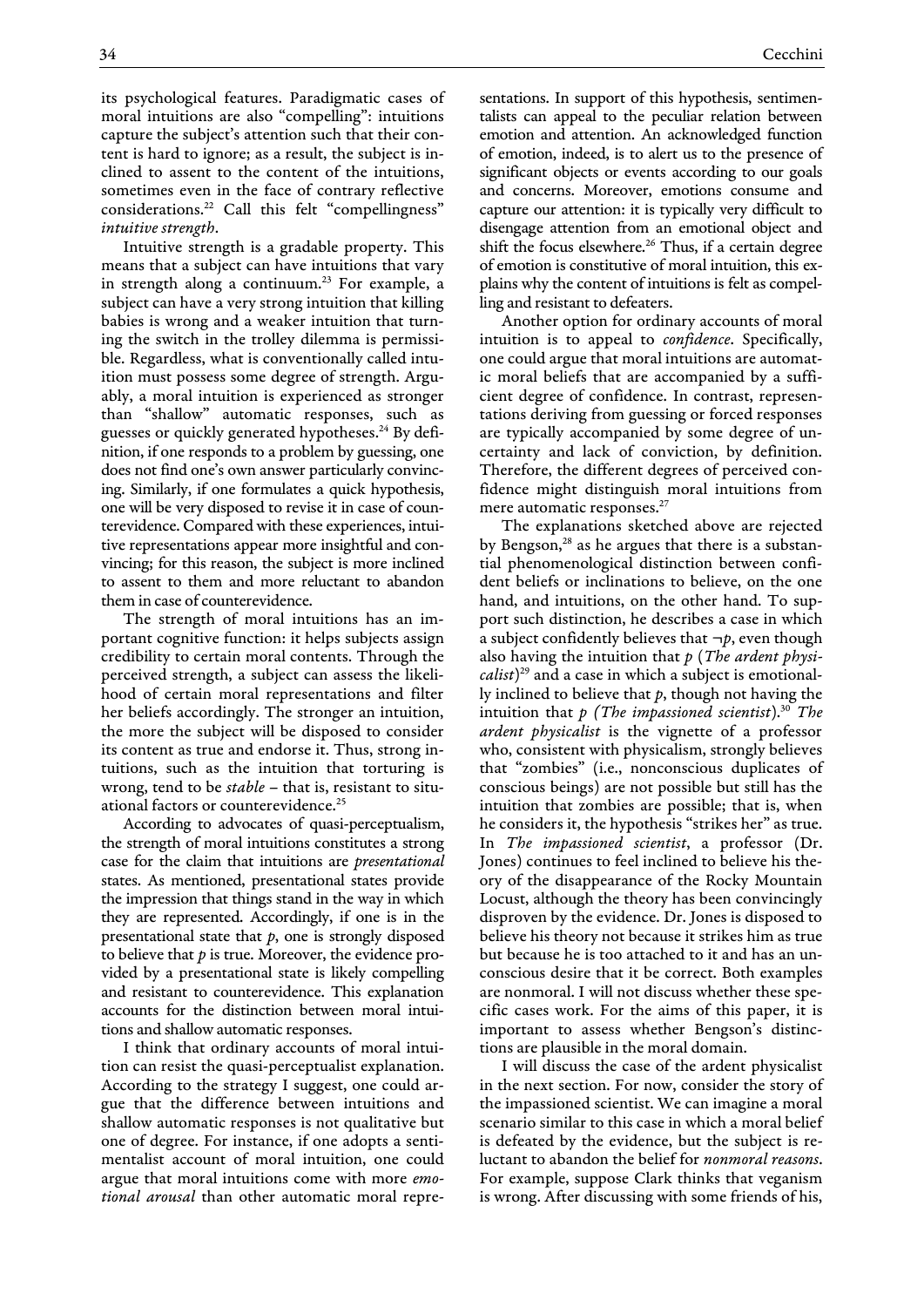Clark accepts that there are compelling reasons to believe that veganism is permissible. However, Clark is still disposed to believe that veganism is wrong, not because he has the intuition that it is morally wrong but because he is deeply attached to his carnivorous habits, and he unconsciously believes that one could not live without eating meat. Therefore, Clark is inclined to believe that veganism is wrong, although he does not have the moral intuition that this is the case. This case parallels that of the impassioned scientist, in which Dr. Jones is inclined to believe his theory, although not for valid epistemic reasons.

I think that rival theories of quasi-perceptualism can offer a simple explanation of the Clark case: Clark's inclination to believe that veganism is wrong does not count as moral intuition because it does not depend on a *moral* sentiment. Clark's disposition seems to depend on a personal resentment for questioning his food habits rather than the genuine violation of a moral norm. This nonmoral sentiment *influences* his moral beliefs, but it does not have a moral fact as a direct object. Rather, genuine cases of moral intuitions must have promotions or violations of moral norms as objects. Therefore, there is no need to establish a phenomenological distinction between moral intuitions and other inclinations to believe; the fundamental difference between them might depend on the different objects (moral and nonmoral).

### **█** 3.3 Moral illusions?

In the vignette of the ardent physicalist, a professor has the intuition that p is true but confidently believes that p is false. In the moral domain, this might be a typical case of overridden intuition. For example, suppose that, after reading the vignette of Julie and Mark, one is convinced upon reflection that, in this case, incest is permissible. However, the intuition that the behavior of the siblings is wrong may persist. In this case, one has the confident moral belief that  $\neg p$ , but an intuition in tension with it at the same time.

Quasi-perceptualists explain cases like the one just described by the analogy with visual illusions. A popular example of a visual illusion is the Müller-Lyer illusion, in which two parallel straight lines of the same length are shown, but the top line looks longer (*figure 1*). Importantly, the illusion persists even though one knows that it is an illusion. This means that the observer has the belief that  $\neg p$  but still visually represents things as p. Quasi-perceptualist accounts of moral intuition argue that, similar to visual illusions, there are *moral illusions*. In a moral illusion, a fact seems right or wrong, despite the presence of a contrary belief. Like in the visual illusion, the impression persists although one believes or knows that it is falsidical. For instance, a subject can believe that

Julie and Mark's behavior is permissible but still has the impression that is wrong. Another influential example is the conduct of Huckleberry Finn in Mark Twain's novel.<sup>31</sup> At a key point in the novel, Huck helps his friend Jim escape from slavery, even though he does not think that this is the right thing to do from a deliberative standpoint. Therefore, according to Arpaly's interpretation, Huck has the intuition that helping Jim is the right thing to do, despite a moral judgment that is in tension with it. These cases are possible, proponents of quasi-perceptualism argue, because moral intuitions are presentational states.



Figure 1. The Müller-Lyer illusion

The analogy with visual illusion is not the only plausible explanation of overridden moral intuitions. Sentimentalist accounts of moral intuition can refer to the concept of "recalcitrant emotion" to meet the explanandum. A recalcitrant emotion is an emotion that conflicts with evaluative judgment.<sup>32</sup> Such emotion persists despite a contrary judgment. For example, one can be afraid of bungee jumping, although one knows that it is safe; the fear of bungee jumping is still present despite the reflective judgment that bungee jumping is not dangerous. On this basis, sentimentalists can argue that moral intuitions in tension with moral beliefs are species of recalcitrant emotions.

Even dual process theories of moral belief can account for "moral illusions". Within a dual process framework, mismatches between type 1 and type 2 beliefs are possible without attributing a formal inconsistency to the subject who holds the beliefs.<sup>33</sup> Implicit biases constitute a common example of mismatch among attitudes. In the case of implicit bias, a subject endorses the normative proposition that *p* (e.g., that racism is wrong) at a reflective level, although her manifest behavior is in contrast with  $p^{34}$  If moral intuitions are type 1 automatic beliefs, they can conflict with type 2 reflective beliefs; for example, the confident reflective belief that Julie and Mark' behavior is permissible can conflict with the type 1 belief that is wrong; in a similar vein, Huck's type 2 belief that helping Jim is wrong can conflict with his type 1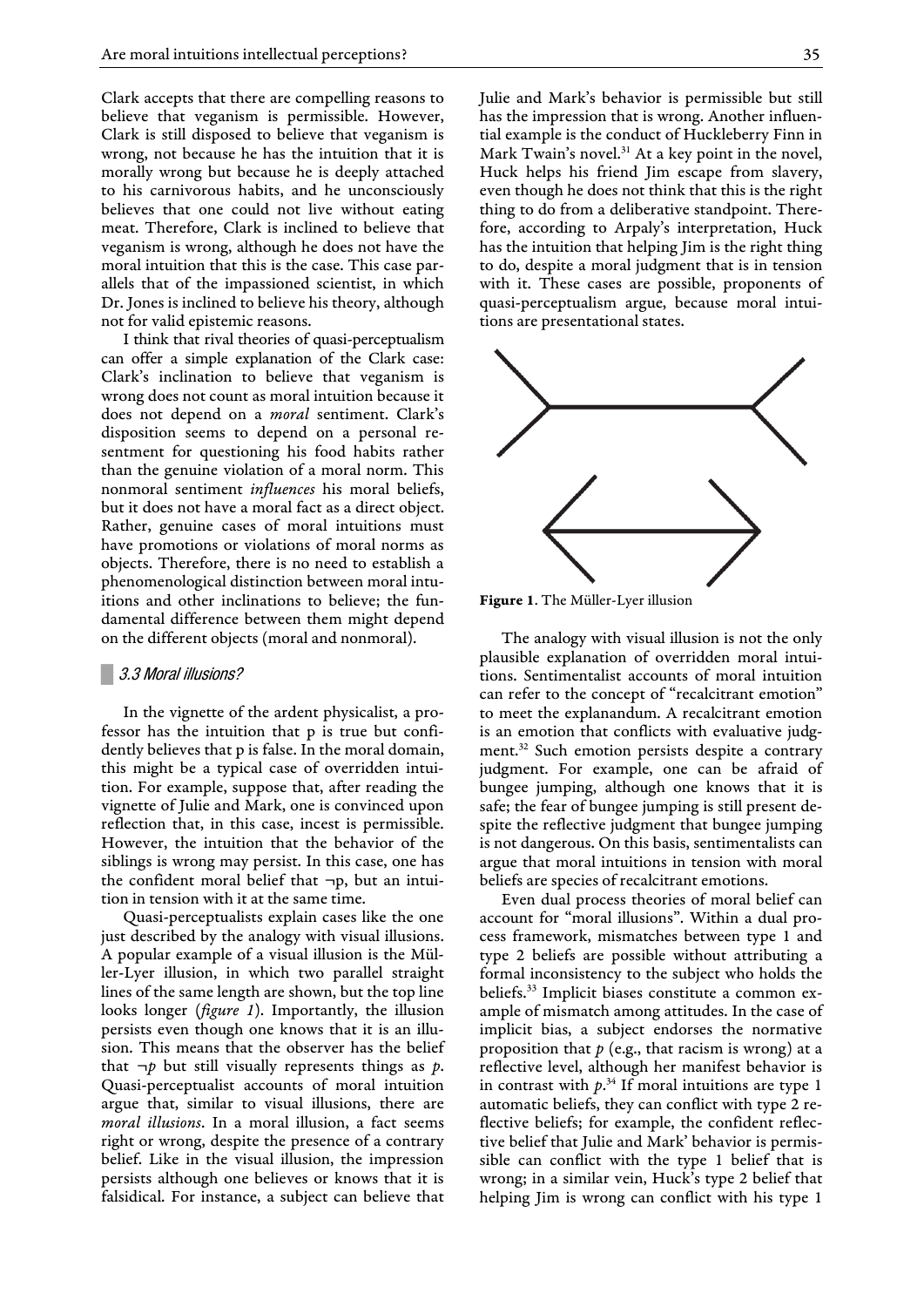belief that helping Jim is the right thing to do. Therefore, supposed "moral illusions" can be understood as particular cases of mismatch among types of beliefs.

Arguably, the two rival explanations of "moral illusions" just sketched are not only available but also *preferable* to the perceptualist analogy. On a closer look, the analogy between perceptual illusions and recalcitrant intuitions works only to some extent. While visual illusions are mainly attributable to circumstances *independent of an agent's particular attitudes*, recalcitrant intuitions are typically attributable to the agent's moral attitude. Specifically, recalcitrant intuition reveals a mismatch between an agent's reflective belief and a nondeliberative trait. Indeed, moral intuitions seem to depend on the agent's particular habits, whereas visual illusions are tendentially independent of individual habits and traits. Possibly, this means that moral intuitions, although automatic, are more "active" mental states than mere appearances, which is more deeply connected to an agent's moral view.

The abovementioned contrast between visual illusions and conflicting intuitions is suggested by two observable incongruences between the two phenomena. First, compared with sensory perceptions, intuitions are by large more sensitive to cultural and individual differences. Visual illusions are experienced across a wide variety of cultures and individual traits. I am not saying that sensory perceptions are cognitively impenetrable;<sup>35</sup> however, they are certainly less malleable than intuitions, which are extremely variable according to habits, social norms, and individual traits.<sup>36</sup>

The second dissimilarity, probably related to the first one, is that the strength of intuitions tends to decrease slightly when the intuition is overridden or challenged by reflection.<sup>37</sup> In contrast, the vividness and veridicality of an illusory perception remain unchanged. After learning that in figure 2 the two lines have the same length, the impression that the upper line is longer remains as strong as before learning the illusion. This means that intuitions are more sensitive to reflective considerations than perceptual states are.

To summarize, moral intuitions can occur, albeit in tension with reflective beliefs. This phenomenon by itself does not favor quasi-perceptualism, since there are more convincing alternative explanations such as recalcitrant emotions and mismatches between types of beliefs that do not involve any reference to intellectual perceptions.

# **EXECUTE:** 4 Moral intuitions and presentational phenome**nology**

Thus far, I have discussed the main psychological explananda concerning moral intuition. I have shown that quasi-perceptualism does not have any theoretical advantage over ordinary accounts, to the extent that the latter can offer plausible alternative explanations to the perceptual account. Therefore, proponents of quasi-perceptualism should consider a more direct argument to defend their claim. Specifically, they could argue that moral intuitions, unlike emotions or type 1 beliefs, are perceptual states because they have phenomenology similar to perceptual experiences. In this section, I will assess the feasibility of this strategy.

A distinctive feature of a perceptual experience is its *presentational phenomenology*. 38 "*Having a presentational phenomenology*" is a technical concept that Chudnoff introduces to describe the special relationship between a perceptual experience *E* and its content *p*. That *E* has presentational phenomenology means that (i) *E* makes it seem to you that *p*, and (ii) *E* makes it seem to you as if *E* makes you aware of a truth-maker for *p*. <sup>39</sup> To put it more bluntly, an experience that possesses presentational phenomenology is an experience that gives you the impression that things stand in a certain way, and at the same time, it gives you the impression that you perceive a portion of the world (i.e., a truth-maker) that makes the impression veridical. For instance, in having the visual experience that there is a red apple on the table, (i) you have the impression that there is a red apple on the table, and (ii) you have the impression that you see a red apple on the ta ble.<sup>40</sup> According to Chudnoff, these phenomenal properties distinguish genuine perceptual experiences from mere representational states or seemings.

In light of this characterization, quasi-perceptualists argue that moral intuitions have presentational phenomenology. For example, the intuition that the torture of Regeni is wrong gives you the impression that the fact is wrong and gives you the impression that you perceive the wrongness of the fact at hand. Nonetheless, this claim faces an immediate obstacle: the diversity of moral intuitions. Consider the following commonly cited examples of objects of moral intuition:

- (1) Enjoyment is better than suffering.
- (2) Promises ought to be kept.
- (3) Torture is wrong.
- (4) Saint Francis is a good man.
- (5) Turning the switch in the trolley dilemma is permissible.

It is likely that a subject who has the intuition that (1) or (2) has the impression to understand a truism like the fact that *the sky is blue* and *the grass is green*. Similarly, one who has the intuition that (3) or (4) has the impression to represent something belonging to common sense. However, this second group of intuitions is likely more emotional than the former, especially if one has the intuition that (3) or (4) from vivid episodes, such as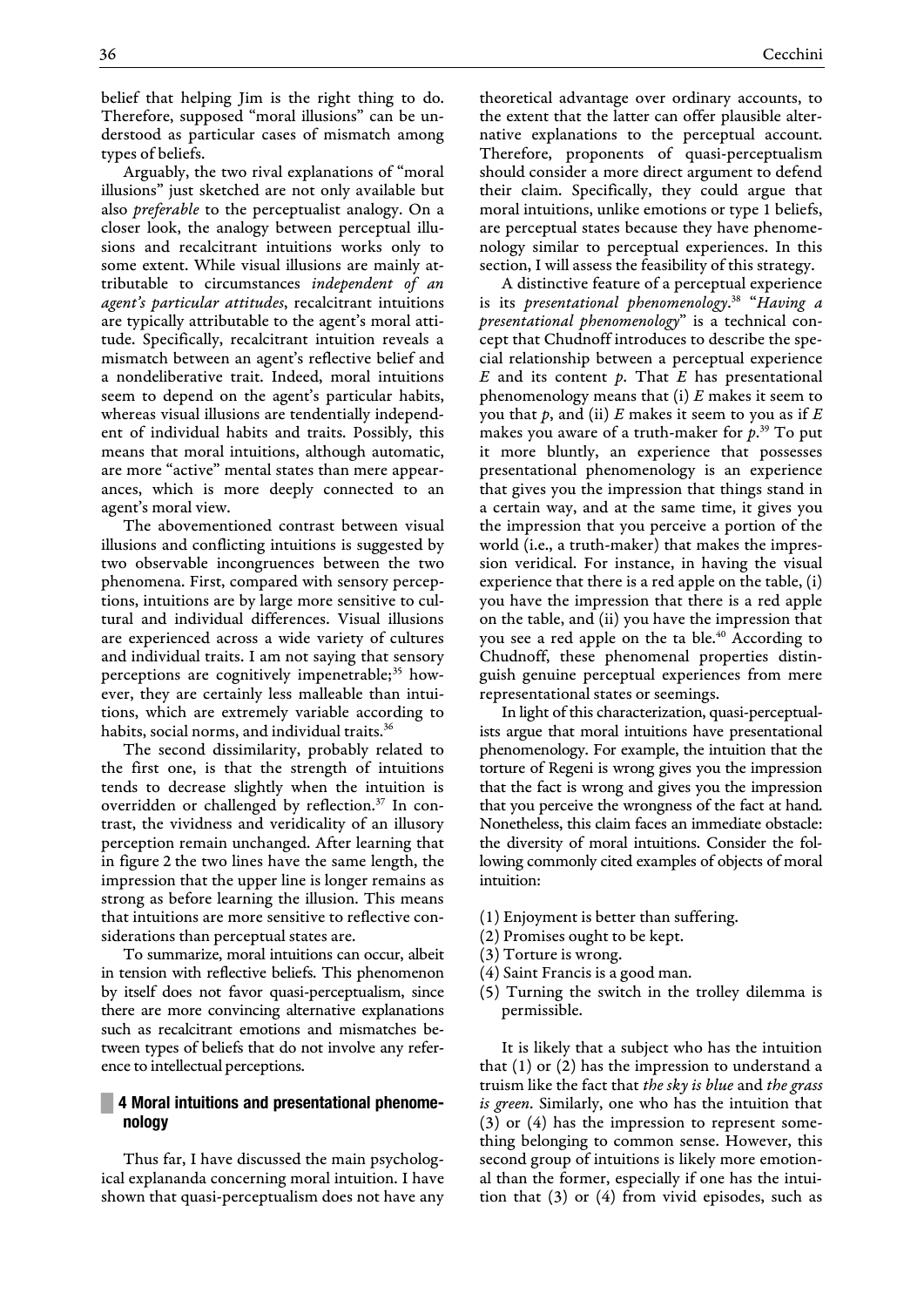reading the story of Giulio Regeni or watching a movie on the life of Saint Francis. Finally, in contrast with the former intuitions, the intuition that (5) seems more complex. Most likely, if one has the intuition that (5), one experiences some cognitive effort (possibly the same required to provide an answer to a reasoning problem). Perhaps this latter intuition is less intense than the intuitions that (3) and (4), depending on how familiar the subject is with the trolley dilemma.

The analysis just sketched suggests that the way in which people experience moral intuitions varies depending on the object, the context, and, of course, cultural and individual differences.<sup>41</sup> This is problematic for quasi-perceptualists, who argue that moral intuitions have a distinctive presentational phenomenology: how can the intuitions that (1-5) have the same phenomenology if they are apparently constituted by very diverse experiences?

Chudnoff has a prompt response to this objection: he argues that the fact that intuitions are diverse does not undermine their being presentational because *intuitions are constituted by different experiences*, such as imaginings, conscious thoughts, emotions, and visual perceptions, among others. What makes intuitions presentational states is not their components, which can be diverse, but rather how the subject experiences their succeeding one another. Thus, some trains of thought constitute conscious inferences, whereas some trains of thought constitute genuine presentational intuition experiences. This is a promising move, first because it accommodates the diversity of moral intuition<sup>42</sup> and second because it keeps the thesis that moral intuitions are sui generis mental states while accepting that they can be constituted by ordinary states. Nonetheless, quasi-perceptualism still owes an explanation of why moral intuition trains of thought are phenomenally different from cases of conscious inferences, beyond their being automatic.

Chudnoff states that conscious inference and intuition are two phenomenally distinct ways of understanding the content of a certain proposition. Paraphrasing his words, $43$  in inferential trains of thought, first, one thinks about *q*, then thinks that *q* supports *p,* and one concludes that *p* is true. In this case, *p* seems true to one because of the appreciation of the force of an argument (from *q* to *p*). In contrast, if one has the intuition that *p*, one represents the content *p*, and it seems to one that *p* because of the apparent awareness of a truthmaker for *p*. 44

To sustain the phenomenological distinction, Chudnoff provides a paradigmatic mathematical example in which two distinct experiences are contrasted (cf. *table 1*).

Following Chudnoff's interpretation, Youth consciously infers that  $0.999... = 1$  and Adult intuits that  $0.999... = 1$ . Although both cases are successions of mental states, they count as different experiences. Youth accepts that 0.999… = 1 from a set of independently supported claims that lead to  $0.999... = 1$ . Therefore,  $0.999... = 1$  seems true to Youth in virtue of the appreciation of the force of an argument. In contrast, for Adult, it is sufficient "to make clear to himself" what it is for 0.999… to be 1 to believe that  $0.999... = 1$ . The mathematical proposition does not seem true to him by virtue of an argument he understands but just in light of the representation of its content. Whereas Youth's trains of thought lack presentational phenomenology, Adult's experience does have presentational phenomenology.

I find the example fairly unconvincing. Youth's belief that  $0.999... = 1$  derives from explicit reasoning: the process from which he concludes that  $0.999... = 1$  is slow, takes effort, and involves working memory. Adult's belief, by contrast, is more automatic: he makes quick mental associations that lead him to confidently conclude that  $0.999... = 1$ . Aside from the degree of automaticity (including all the correlated features outlined in the preceding section), the only striking phenomenological difference between the two experiences is that Adult has the impression to have a *better understanding* of the truth of 0.999… = 1, compared to Youth. Grimm calls this experience «sub-

Table 1. Extract from E.CHUDNOFF, *Intuition*, p. 68.

| Youth                                                                | Adult                                                               |
|----------------------------------------------------------------------|---------------------------------------------------------------------|
| Youth is in grade school. He's familiar with algebraic               | Adult is in a college. He is struggling through a course in real    |
| reasoning, but he doesn't know any advanced mathematics.             | analysis. The professor is going over infinite series. Adult        |
| His teacher tells the class that $0.999 = 1$ . No one in the class   | learns that 0.999 is the infinite series $0.9 + 0.09 + 0.009 + $    |
| believes this. So the teacher presents the following algebraic       | (or: $9x1/10 + 9x1/100 + 9x/1000$ ). This brings to mind            |
| argument:                                                            | something that has puzzled him since his youth, namely that         |
|                                                                      | $0.999$ =1. But now this proposition seems clear as a day. For      |
| Let $x=0.999$                                                        | all the proposition that $0.999=1$ says is that the sum of this     |
| $10x=9.999 - 0.999$                                                  | infinite series is 1. And this is plainly true because the sequence |
| $9x=9$                                                               | $0.9, 0.9 + 0.09, 0.9 + 0.09 + 0.009 + \dots$ tends toward 1.       |
| $X=1$                                                                |                                                                     |
| $0.999 = 1$                                                          |                                                                     |
|                                                                      |                                                                     |
| Reluctantly Youth and his classmates concedes that 0.999             |                                                                     |
| might very well be 1, but they are still a little mystified by this. |                                                                     |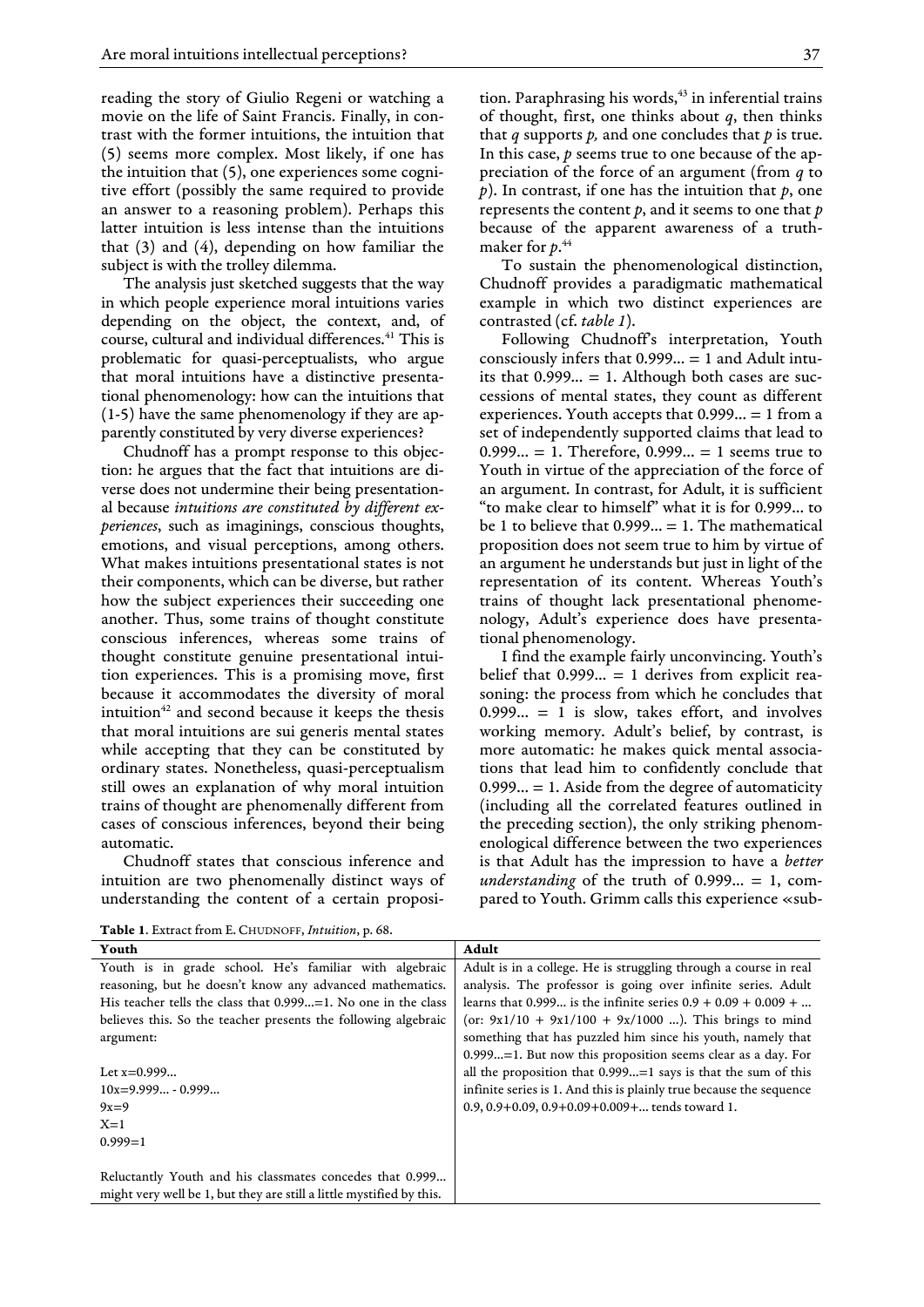jective understanding».<sup>45</sup> In short, in such an experience, a subject has the impression to have found the solution to a puzzle that produces typical "aha" or "eureka" experiences that indicate the subject's satisfaction of having made sense of things. This is what seems to happen to Adult, which has a deeper grasp of  $0.999... = 1$ , compared to Youth's superficial understanding.

The fact that the contrast between Youth and Adult can be explained by the concept of automaticity plus the concept of subjective understanding is problematic for quasi-perceptualism. First, the sense of understanding is not constitutive of moral intuition. It is quite accepted in the literature that having the intuition that *p* does not guarantee a full understanding of *p* or an understanding of the reasons why  $p$  is true.<sup>46</sup> One example of moral intuition without understanding is the case of Julie and Mark, in which many subjects have the intuition that the conduct is wrong but do not show a full understanding of the reasons why it is wrong. Therefore, subjective understanding accompanies moral intuition only contingently. Second, the occurrence of subjective understanding does not entail the occurrence of a presentational state. Subjective understanding concerns the satisfaction of a desire for knowledge, i.e., the natural will of humans to make sense of the world.<sup>47</sup> Such a desire can be achieved through an illuminating perception, as well as through a conscious inference. Thus, the fact that Adult experiences subjective understanding does not mean that his intuition is an intellectual perception. For these reasons, the example of Youth and Adult does not clarify why presentational phenomenology should be constitutive of intuition. A fortiori, it does not clarify why presentational phenomenology should be part of moral intuition experiences, which are very diverse; they are sometimes accompanied by understanding, and sometimes not.

Needless to say, if one example is not convincing, it does not mean that the proposed theory is false. However, since phenomenological arguments are mainly based on paradigmatic examples, quasiperceptualists have to provide a convincing contrasting case to argue that moral intuitions have presentational phenomenology. As long as it is not shown that presentational phenomenology is *indispensable* to explain the contrast between conscious inference trains of thought and intuition experiences, the quasi-perceptualist theory of moral intuition remains insufficiently supported.

## **█ 5 Concluding remarks**

Quasi-perceptualism is the view that intuitions are like perceptions in being presentational mental states. In this essay, I have argued that a quasiperceptualist theory of moral intuition is explanatorily superfluous. First, I have shown that the theory is unnecessary to explain the salient psychological features of moral intuition. Second, I have argued that quasi-perceptualism lacks a convincing argument that shows that moral intuition has presentational phenomenology.

To the extent that one has to posit the existence of sui generis mental states, such as intellectual perceptions, only if explanatorily necessary, the fact that quasi-perceptualism is unnecessary in the moral domain favors ordinary accounts of moral intuition, such as sentimentalist or dualprocess theories. Importantly, such a conclusion does not entail skepticism about moral intuition. Moral intuitions might exist, although they are ordinary mental states. Nor has what I argued undermined the importance of intuitions for moral knowledge. Finally, it is important to point out that the objections I have raised against quasiperceptualism concern the moral domain. Therefore, one cannot exclude that intellectual perceptions are indispensable in other domains, such as in the philosophy of mathematics or epistemology.

#### **█ Notes**

<sup>1</sup> Cf. E. CHUDNOFF, *Intuition*; J. BENGSON, *The intellectual given*.

<sup>2</sup> This discussion is also orthogonal to the question whether moral intuitions are intrinsically motivating (on this topic, cf. A. KAUPPINEN, *A Humean theory of moral intuition*).

<sup>3</sup> Cf. J. HAIDT, *The emotional dog and its rational tail: A social intuitionist approach to moral judgment*, p. 818.

<sup>4</sup> I will use the terms "judgment" and "belief" interchangeably. Cf. W. SINNOTT-ARMSTRONG, *Framing moral intuitions*; R.AUDI, *Intuition and its place in ethics*.

<sup>5</sup> Cf. A. KAUPPINEN, *A Humean theory of moral intuition*; J. GREENE, *Beyond point-and-shoot morality: Why cognitive (neuro)science matters for ethics*; P. RAILTON, *The affective dog and ita rational tale: Intuition and attunement*; S. ROESER, *Moral emotions and intuitions*. <sup>6</sup> Cf. M. HUEMER, *Ethical intuitionism*.

<sup>7</sup> Cf. J. EARLENBAUGH, B. MOLYNEUX, *Intuitions are inclinations to believe*.

<sup>8</sup> Cf. E. CHUDNOFF, *Intuition*; J. BENGSON, *The intellectual given*.

<sup>9</sup> Quasi-perceptualism is closely related to the view of moral intuition as intellectual seeming, since quasiperceptualists consider intuition as a specific kind of seeming (J.BENGSON, *The intellectual given*, pp. 729-730).

<sup>10</sup> Cf. J. HAIDT, *The emotional dog and its rational tail: A social intuitionist approach to moral judgment*.

<sup>11</sup> Cf. J.A. BARGH, *The ecology of automaticity: Toward establishing the conditions needed to produce automatic processing effects*; A. MOORS, *Automaticity: Componential, causal, and mechanistic explanations*. Some authors understand the spontaneity of moral intuitions as "noninferentiality" (cf. R. COWAN, *Clarifying ethical intuitionism*). I do not use this term because it is ambiguous: it switches from an epistemological to a psychological meaning (Cowan) and it is unclear from the evidence whether moral intuitions are psychologically non-inferential (cf. H. MERCIER,D. SPERBER, *The enigma of reason*).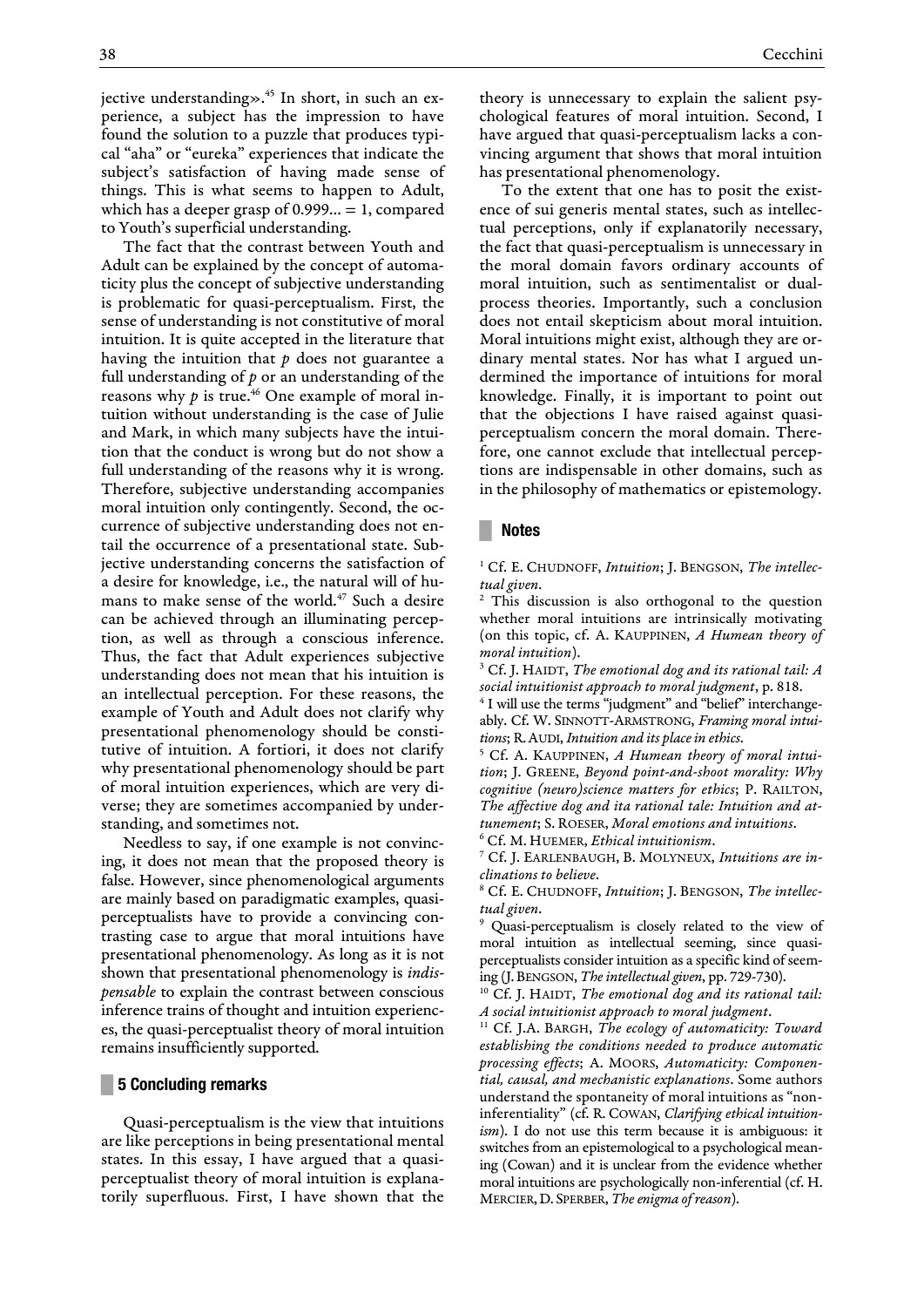<sup>12</sup> Cf. J. EVANS, K. STANOVICH, *Dual-process theories of higher cognition: Advancing the debate*; A. MOORS, *Automaticity: Componential, causal, and mechanistic explanations*.

<sup>13</sup> Cf. J. EVANS, K. STANOVICH, *Dual-process theories of higher cognition: Advancing the debate*; J.A. BARGH, *The ecology of automaticity: Toward establishing the conditions needed to produce automatic processing effects*.

<sup>14</sup> Simon describes the unconscious mental process behind an intuition as a kind of *recognition*: a certain situation provides a cue, the cue gives the subject access to information stored in memory and the information provides the answer to the situation (cf. H.A. SIMON, *What is an "explanation" of behavior?*, p. 155). Cf. also M.E.P. SELIGMAN, M. KAHANA, *Unpacking intuition: A conjecture*.

<sup>15</sup> Cf. J. HAIDT, *The emotional dog and its rational tail: A social intuitionist approach to moral judgment*.

<sup>16</sup> Cf. F.CUSHMAN, L.YOUNG, M. HAUSER, *The role of conscious reasoning and intuition in moral judgment*; M. HAUSER, F. CUSHMAN, L. YOUNG, K. JIN, J. MIKHAIL, *A dissociation between moral judgments and justifications*.

<sup>17</sup> Here is the whole story: «Julie and Mark are brother and sister. They are travelling together in France on summer vacation from college. One night they are staying alone in a cabin near the beach. They decide that it would be interesting and fun if they tried making love. At the very least it would be a new experience for each of them. Julie was already taking birth control pills, but Mark uses a condom too, just to be safe. They both enjoy making love, but they decide not to do it again. They keep that night as a special secret, which makes them feel even closer to each other. What do you think about that? Was it OK for them to make love?» (J. HAIDT, *The emotional dog and its rational tail: A social intuitionist approach to moral judgment*, p. 814).

<sup>18</sup> Here the point is not whether the subjects were right in judging the behavior (probably, they were, since Julie and Mark's behavior is risky and irresponsible), but rather how able they are in defending their intuitions.

<sup>19</sup> S.EPSTEIN, *Demystifying intuition*, p. 296.

<sup>20</sup> For a dual-process theory of belief cf. K. FRANKISH, *Mind and supermind*. For a dual-process theory of moral judgment cf. J. GREENE, *Beyond point-and-shoot morality*. For the distinction between belief and "alief", which approximately overlaps the concept of type 1 belief cf. T.S. GENDLER, *Alief and belief*.

<sup>21</sup> Cf. D. KAHNEMAN, *Thinking, fast and slow*; J. EVANS, K. STANOVICH, *Dual-process theories of higher cognition*. Some theories assume that the two processes correspond to two different cognitive systems (dual-system theories). This hypothesis is stronger since it presupposes that type 1 and type 2 processes are located in two different areas of the brain with different evolutionary histories (cf. J. EVANS, K. STANO-VICH, *Dual-process theories of higher cognition*).

<sup>22</sup> Cf. A. KAUPPINEN, *A Humean theory of moral intuition*; P. RAILTON*, The affective dog and its rational tale*.

<sup>23</sup> Cf. J. ANDOW, *Reliable but not home free? What framing effects mean for intuitions*.

<sup>24</sup> Cf. J. BENGSON, *The intellectual given*.

<sup>25</sup> Cf. J.C. WRIGHT, *On intuitional stability: The clear, the strong, and the paradigmatic*; J.C. WRIGHT, *Tracking instability in our philosophical judgments: Is it intuitive?*; J.L. ZAMZOW, S.NICHOLS, *Variations in ethical intuitions*.

<sup>26</sup> Cf. M. BRADY, *Emotional insight: The epistemic role of emotional experience*, pp. 16-25.

 $27$  I develop this account of intuitive strength in D. CECCHINI, *Moral intuition, strength, and metacognition*. <sup>28</sup> Cf. J. BENGSON, *The intellectual given.*

<sup>29</sup> *Ibid*., p. 712.

<sup>30</sup> *Ibid*., pp. 712-713.

<sup>31</sup> Cf. N.ARPALY, *Unprincipled virtue: An inquiry into moral agency*, p. 9.

<sup>32</sup> Cf. M. BRADY, *The irrationality of recalcitrant emotions*; H. BENBAJI, *How is recalcitrant emotion possible?*.

<sup>33</sup> About "belief-discordant aliefs" cf. T.S. GENDLER, *Alief and belief*.

<sup>34</sup> Cf. K. FRANKISH, *Playing double: Implicit bias, dual level and self control*.

<sup>35</sup> Some evidence highlights that susceptibility to geometrical illusions can vary by culture (cf. M.H. SEGALL, D.T. CAMPBELL, M.J. HERSKOVITS, *Cultural differences in the perception of geometric illusions*).

<sup>36</sup> Cf. J.L.ZAMZOW, S.NICHOLS, *Variations in ethical intuitions*; H. SAUER, *Moral judgement as educated intuitions*.

<sup>37</sup> This phenomenon was reported by Wright, which reports a slight decrease in strength of intuitions after inducing instability (cf. J.C. WRIGHT, *Tracking instability in our philosophical judgments: Is it intuitive?*).

<sup>38</sup> Cf. E. CHUDNOFF, *Intuition.*

<sup>39</sup> *Ibid*., p. 37.

<sup>40</sup> Note that this is a pure phenomenal condition: it is true even in the case that the object of awareness (e.g., the red apple) does not exist. This means that the condition described applies in case of veridical, as well as falsidical perceptual experience.

<sup>41</sup> Cf. J.L. ZAMZOW, S. NICHOLS*, Variations in ethical intuitions*.

<sup>42</sup> For instance, unlike Chudnoff, Huemer is exposed to the objection from the diversity of moral intuition to the extent that he argues that moral intuitions are mere *intellectual* seemings (cf. M. HUEMER, *Ethical intuitionism*).

<sup>43</sup> Cf. E. CHUDNOFF, *Intuition*, pp. 66-67.

<sup>44</sup> *Ibid*.

<sup>45</sup> S. GRIMM, *The value of understanding*, pp. 108-109.

<sup>46</sup> One exception is Audi's account of moral intuition, according to which having moral intuition requires reflection and understanding (cf. R. AUDI, *Intuition and its place in ethics*). However, Audi is not quasiperceptualist.

<sup>47</sup> Cf. S. GRIMM, *The value of understanding*.

#### **█ Literature**

- ANDOW, J. (2016). *Reliable but not home free? What framing effects mean for intuitions*. In: «Philosophical Psychology», vol. XXIX, n. 6, pp. 904-911.
- ARPALY, N. (2003). *Unprincipled virtue: An inquiry into moral agency*, Oxford University Press, Oxford.
- AUDI, R. (2015). *Intuition and its place in ethics*. In: «Journal of the American Philosophical Association», vol. I, n. 1, pp. 57-77.
- BARGH, J.A. (1992). *The ecology of automaticity: Toward establishing the conditions needed to produce automatic processing effects*. In: «The American Journal of Psychology», vol. CV, n. 2, pp. 181-199.
- BENBAJI, H. (2013). *How is recalcitrant emotion possible?*. In: «Australasian Journal of Philosophy*»*, vol. XCI, n. 3, pp. 577-599.
- BENGSON, J. (2015). *The intellectual given*. In: «Mind», vol. CXXIV, n. 495, pp. 707-760.

BRADY, M. (2009). *The irrationality of recalcitrant emo-*